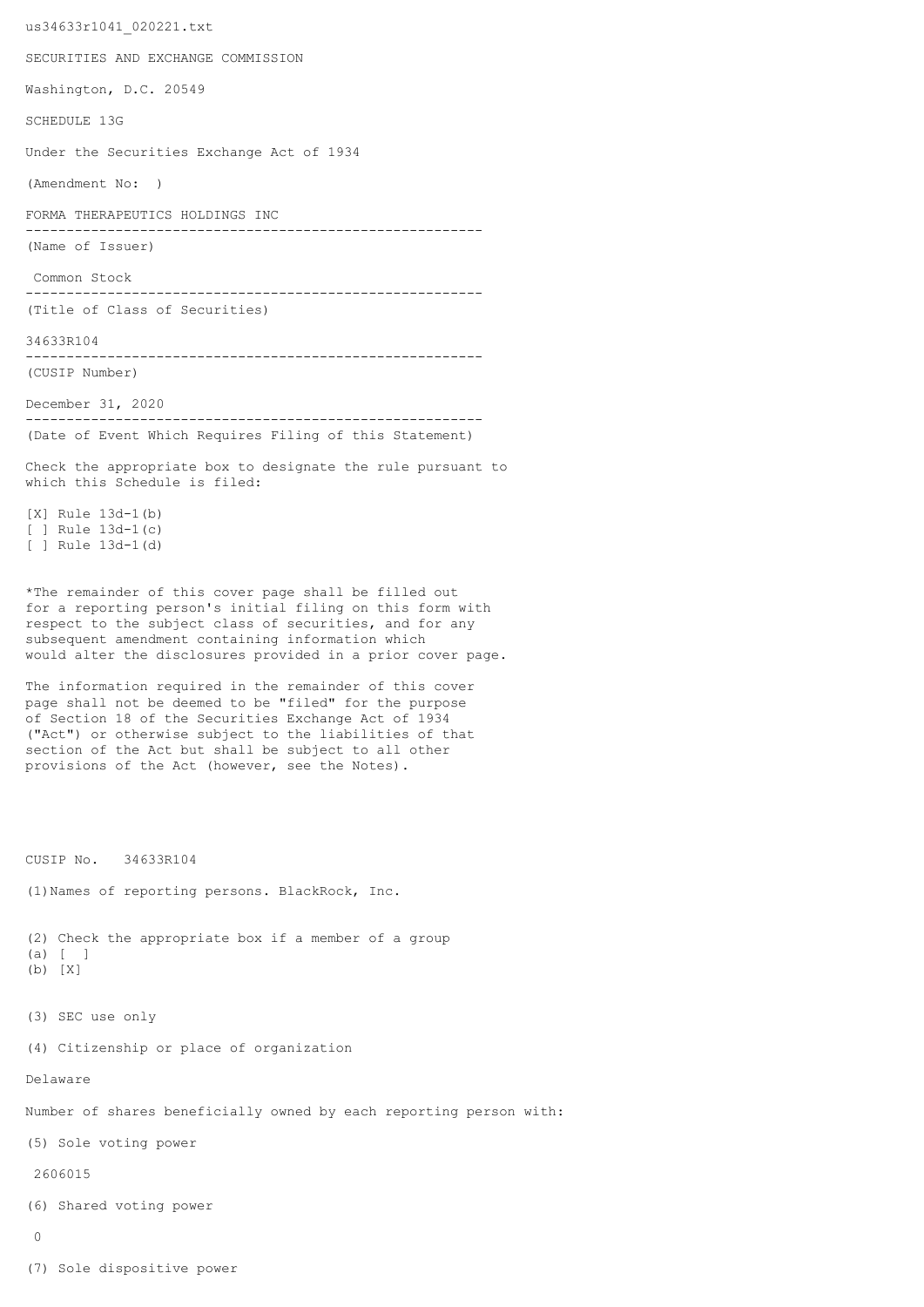```
(8) Shared dispositive power
 \Omega(9) Aggregate amount beneficially owned by each reporting person
 2634750
(10) Check if the aggregate amount in Row (9) excludes certain shares
(11) Percent of class represented by amount in Row 9
 5.7%
(12) Type of reporting person
HC
Item 1.
Item 1(a) Name of issuer:
          -----------------------------------------------------------------------
FORMA THERAPEUTICS HOLDINGS INC
Item 1(b) Address of issuer's principal executive offices:
-----------------------------------------------------------------------
500 ARSENAL STREET, SUITE 100
WATERTOWN United States 2472
Item 2.
2(a) Name of person filing:
    ----------------------------------------------------------------------
BlackRock, Inc.
2(b) Address or principal business office or, if none, residence:
-----------------------------------------------------------------------
BlackRock, Inc.
55 East 52nd Street
New York, NY 10055
2(c) Citizenship:
 --------------------------------------------------------------------
 See Item 4 of Cover Page
2(d) Title of class of securities:
                                    -------------------------------------------------------------------
 Common Stock
2(e) CUSIP No.:
See Cover Page
Item 3.
If this statement is filed pursuant to Rules 13d-1(b), or 13d-2(b) or (c),
check whether the person filing is a:
[ ] Broker or dealer registered under Section 15 of the Act;
[ ] Bank as defined in Section 3(a)(6) of the Act;
[ ] Insurance company as defined in Section 3(a)(19) of the Act;
```
[ ] Investment company registered under Section 8 of the

[ ] An investment adviser in accordance with Rule  $13d-1$ (b)(1)(ii)(E);

Investment Company Act of 1940;

2634750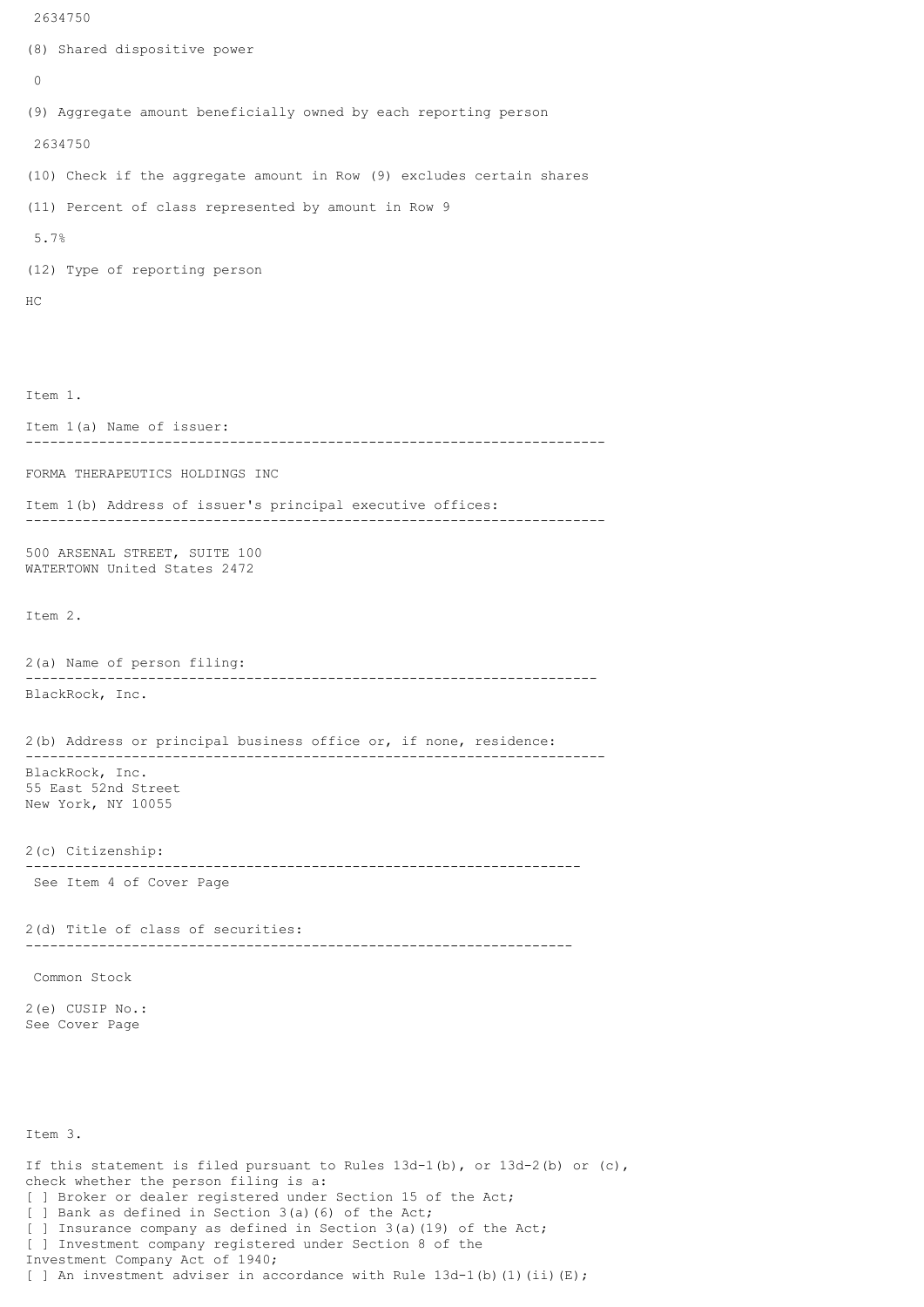[ ] An employee benefit plan or endowment fund in accordance with Rule 13d-1(b)(1)(ii)(F); [X] A parent holding company or control person in accordance with Rule  $13d-1(b)(1)(ii)(G);$ [ ] A savings associations as defined in Section 3(b) of the Federal Deposit Insurance Act (12 U.S.C. 1813); [ ] A church plan that is excluded from the definition of an investment company under section  $3(c)$  (14) of the Investment Company Act of 1940; [ ] A non-U.S. institution in accordance with Rule  $240.13d-1(b)(1)(ii)(J);$ [ ] Group, in accordance with Rule 240.13d-1(b)(1)(ii)(K). If filing as a non-U.S. institution in accordance with Rule  $240.13d-1$ (b)(1)(ii)(J), please specify the type of institution: Item 4. Ownership Provide the following information regarding the aggregate number and percentage of the class of securities of the issuer identified in Item 1. Amount beneficially owned: 2634750 Percent of class 5.7% Number of shares as to which such person has: Sole power to vote or to direct the vote 2606015 Shared power to vote or to direct the vote  $\Omega$ Sole power to dispose or to direct the disposition of 2634750 Shared power to dispose or to direct the disposition of  $\cap$ Item 5. Ownership of 5 Percent or Less of a Class. If this statement is being

filed to report the fact that as of the date hereof the reporting person has ceased to be the beneficial owner of more than 5 percent of the class of securities, check the following [ ].

Item 6. Ownership of More than 5 Percent on Behalf of Another Person

 If any other person is known to have the right to receive or the power to direct the receipt of dividends from, or the proceeds from the sale of, such securities, a statement to that effect should be included in response to this item and, if such interest relates to more than 5 percent of the class, such person should be identified. A listing of the shareholders of an investment company registered under the Investment Company Act of 1940 or the beneficiaries of employee benefit plan, pension fund or endowment fund is not required.

 Various persons have the right to receive or the power to direct the receipt of dividends from, or the proceeds from the sale of the common stock of FORMA THERAPEUTICS HOLDINGS INC. No one person's interest in the common stock of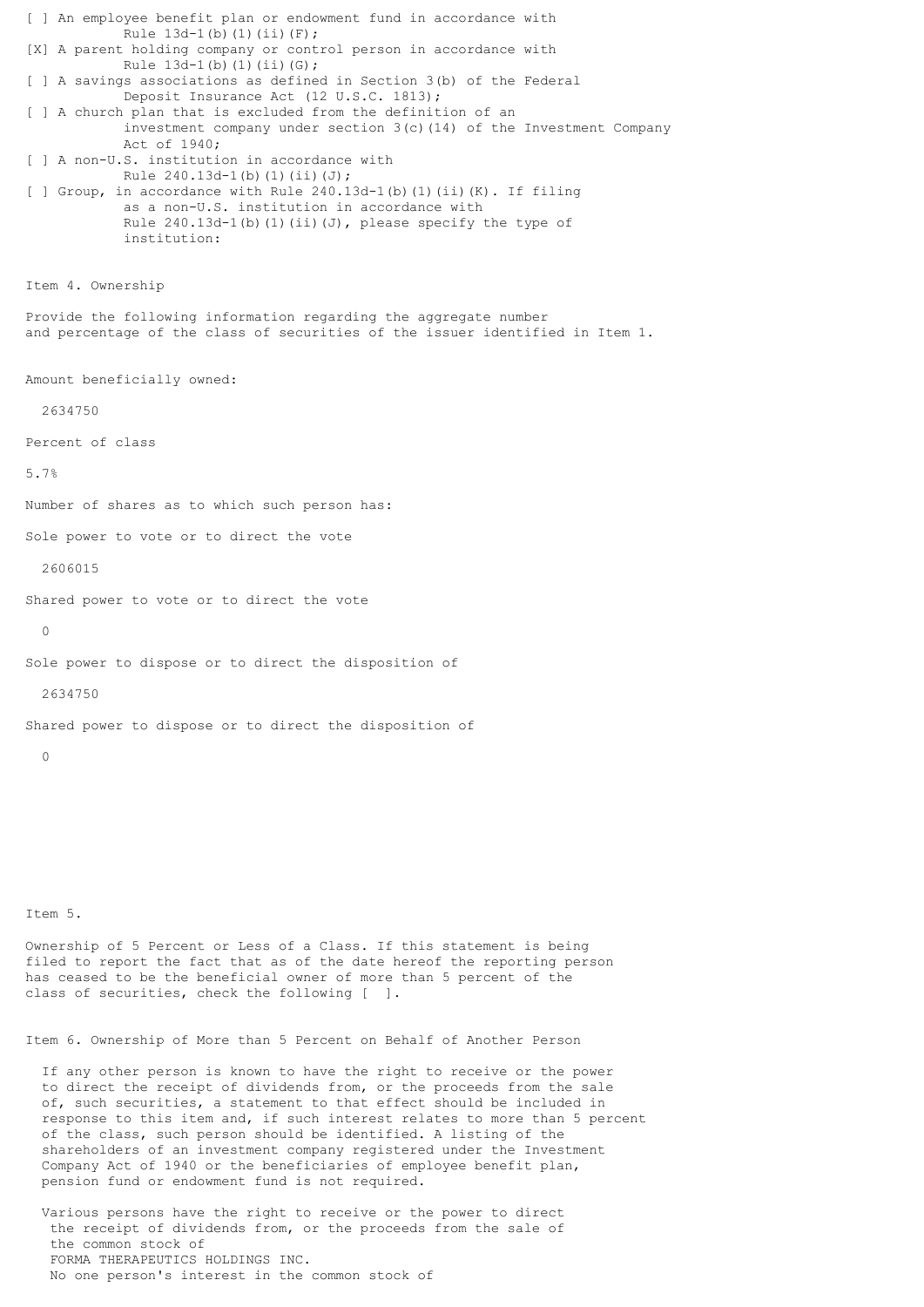FORMA THERAPEUTICS HOLDINGS INC is more than five percent of the total outstanding common shares.

Item 7. Identification and Classification of the Subsidiary Which Acquired the Security Being Reported on by the Parent Holding Company or Control Person.

See Exhibit A

Item 8. Identification and Classification of Members of the Group

If a group has filed this schedule pursuant to Rule  $13d-1(b)$  (ii)(J), so indicate under Item 3(j) and attach an exhibit stating the identity and Item 3 classification of each member of the group. If a group has filed this schedule pursuant to Rule 13d-1(c) or Rule 13d-1(d), attach an exhibit stating the identity of each member of the group.

## Item 9. Notice of Dissolution of Group

Notice of dissolution of a group may be furnished as an exhibit stating the date of the dissolution and that all further filings with respect to transactions in the security reported on will be filed, if required, by members of the group, in their individual capacity.

See Item 5.

Item 10. Certifications

By signing below I certify that, to the best of my knowledge and belief, the securities referred to above were acquired and are held in the ordinary course of business and were not acquired and are not held for the purpose of or with the effect of changing or influencing the control of the issuer of the securities and were not acquired and are not held in connection with or as a participant in any transaction having that purpose or effect.

Signature.

After reasonable inquiry and to the best of my knowledge and belief, I certify that the information set forth in this statement is true, complete and correct.

Dated: February 2, 2021 BlackRock, Inc.

Signature: Spencer Fleming

```
-------------------------------------------
```
Name/Title Attorney-In-Fact

The original statement shall be signed by each person on whose behalf the statement is filed or his authorized representative. If the statement is signed on behalf of a person by his authorized representative other than an executive officer or general partner of the filing person, evidence of the representative's authority to sign on behalf of such person shall be filed with the statement, provided, however, that a power of attorney for this purpose which is already on file with the Commission may be incorporated by reference. The name and any title of each person who signs the statement shall be typed or printed beneath his signature.

Attention: Intentional misstatements or omissions of fact constitute Federal criminal violations (see 18 U.S.C. 1001).

Exhibit A